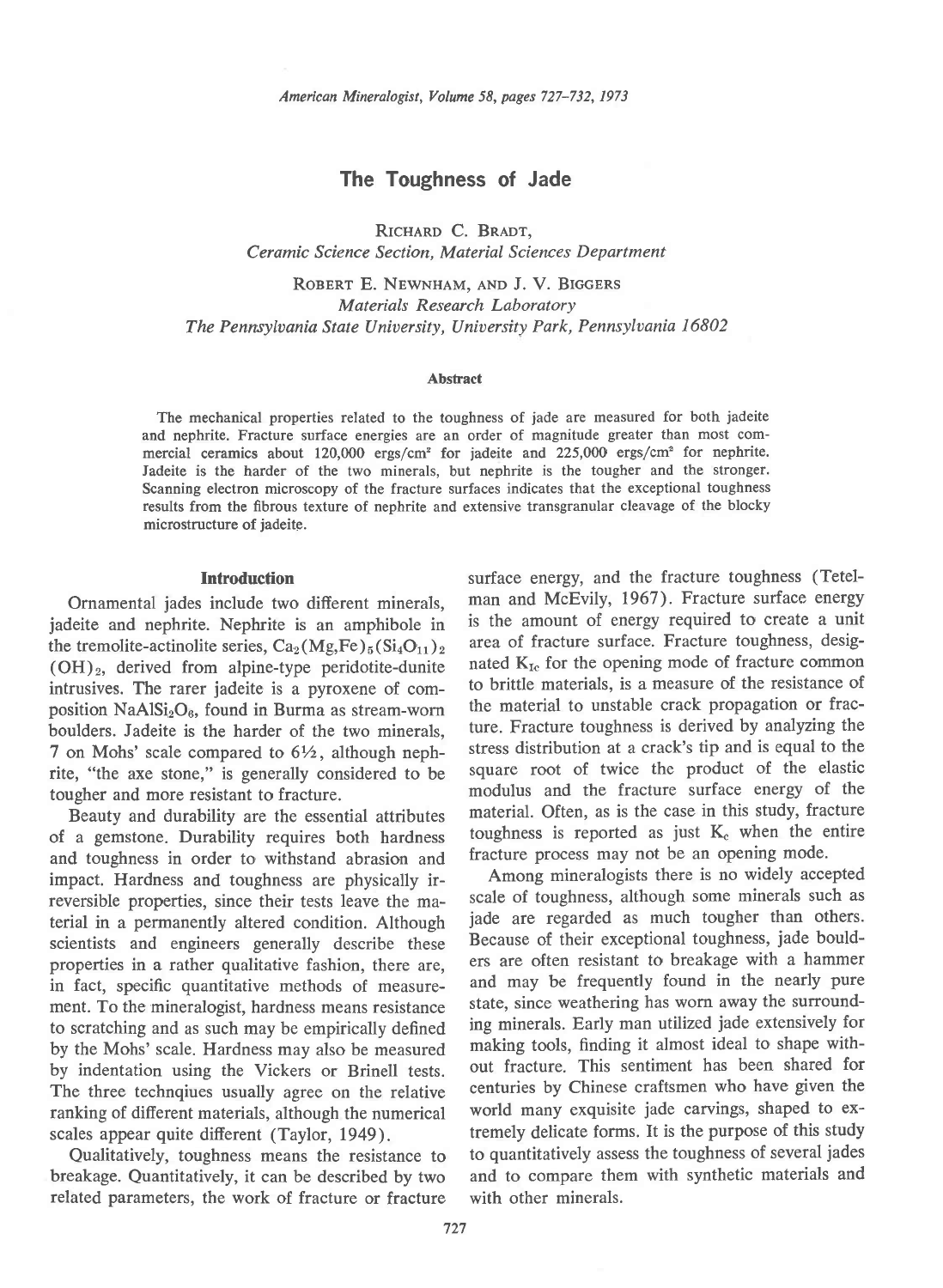# **Experimental**

The nephrite jades studied in this investigation were obtained from several American dealers and are thought to originate from Russia and Alaska, while the jadeite specimens were obtained from street shops in Hong Kong, and are probably Burmese in origin. The nephrites are a translucent mottled green with a specific gravity of 3.01, indicating appreciable iron content. X-ray diftraction patterns are in good agreement with the tremolite pattern (Stemple and Brindley, 1960). The texture (Fig. 1) of the matted fibers is characteristic of nephrite. The fibers vary widely in thickness and length, but are generally less than  $10\mu m$  in diameter, with length-to-diameter aspect ratios from 10 to 50. In some regions, the fibers show a strong preferred orientation, being grouped into orderly bundles, while other regions exhibit a whirlpool-like appearance of a more random nature.

The jadeites vary in color from a pale green to icy white, with numerous glints of reflected light





Fto. l. Photomicrographs of nephrite (top) and jadeite. Note the matted fibrous texture of the nephrite, and compare it with the blocky grain texture of the jadeite.

indicating the presence of large crystallites (Fig. 1). The individual crystallite size is much larger than the nephrite fibers, generally within the 50 to  $100 \mu m$ range. The grains exhibit a blocky morphology when compared to the nephrite fibers. Jadeite densities are about 10 percent greater than nephrite, generally about 3.33 gms/cm3. The X-ray diffraction patterns are identical with those reported for  $NaAlSi<sub>2</sub>O<sub>6</sub>$ (Yoder, 1950).

To compare toughness on a quantitative basis, it is necessary to measure certain mechanical properties such as elastic modulus and fracture surface energy. Strengths are measured by breaking  $1/8$ " square bars in three point flexure over a 0.4 inch span with an Instron testing machine operated at 0.02 inches per minute cross-head speed. Fracture strength,  $\sigma_f$ , is calculated from the standard engineering-mechanics formula :

$$
\sigma_f = \frac{3 \text{ P L}}{2 \text{ b h}^2},\tag{1}
$$

where P is the breaking load, and L, b, and h are the specimen's length, breadth, and height dimensions (Marin, 1962).

The elastc moduli are measured by a flexural resonance technique on  $\frac{1}{4}$ " square by 3" long bars employing a Nametre Model XII B acoustic spectrometer. This involves vibrating the sample in a flexural mode with an oscillator and observing the natural resonance of the specimen. The resonant frequencies depend on the sample dimensions and elastic modulus (Spinner and Teft, 1961), and are usually in the audio-frequency range. Damping capacities of the jades are determined from the resonance peaks by the bandwidth method (Kennedy, 1963).

Fracture surface energies are evaluated by the work of fracture technique (Nakayama, 1965). The work required to propagate a stable crack over a specific area is measured using rectangular bars similar to those used in the strength measurements. The bars are notched at the midsection with a 0.010' diamond blade, leaving a triangular cross section for the fracture area. After fracturing the bars in a non-catastrophic, stable fashion on the testing machine at a crosshead speed of 0.002 inches per minute, the work, or energy, of fracture is determined by integration of the force-displacement curve. Surface fracture energy is then calculated by dividing the work by twice the triangular cross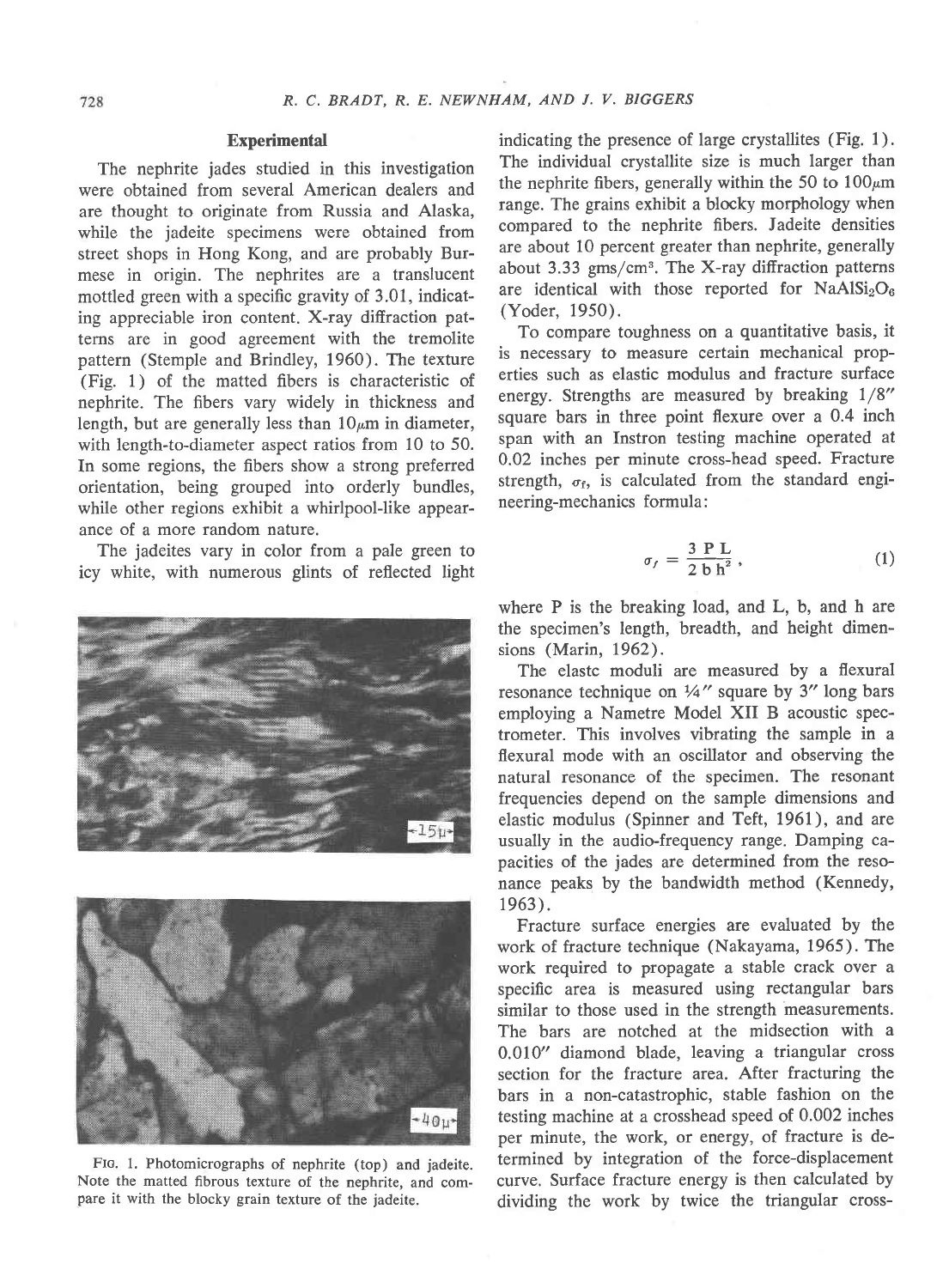section area, since two surfaces are formed during the fracture process. A comparison of this technique with other methods has been given (Coppola and Bradt, 1972). The fracture surface energy and the strength results are reported as the averages with the 95 percent confidence limits as described by the "t" distribution. Thin-sections of jadeite and nephrite were also examined optically on a standard petrographic microscope and the fracture surfaces photographed with a scanning electron microscope after coating the samples with a thin layer of vapordeposited gold to promote conductivity.

## Results and Discussion

The mechanical properties of jadeite and nephrite are listed in Table 1. Although jadeite has the higher elastic modulus, nephrite is superior in strength,  $\sigma_f$ , fracture surface energy,  $\gamma_f$ , and fracture toughness,  $K<sub>e</sub>$ , substantiating the general opinion that nephrite is tougher than jadeite. The confidence limits for the fracture surface energies and the toughnesses are comparable to that observed for most brittle materials, with the exception of the fracture surface energies of the nephrite. A wide range of scatter was observed on these specimens, with occasional values near 400,000 ergs/cm<sup>2</sup>; however, no obvious correlations with place of origin or structural features were apparent. The jade fracture surface energies and calculated fracture toughnesses are compared with other polycrystalline and single crystal minerals in Table 2. It is apparent that jade is deserving of its reputation as a very tough material. Comparing these results with the fracture surface energies of other materials (Duga, 1969) indicates that jade is about an order of magnitude tougher than most ceramic materials.

Jade minerals are chain silicates, and the difference in their average fracture surface energies suggests that perhaps a network silicate, such as quartz or glass, might be even tougher. This concept proves quite erroneous, for the reported fracture surface energies of quartzite (see Table 2) and glass (Wiederhorn, I969c) are only about 5,000 ergs/cm2, or less. On the same scale of fracture toughness as Table 2, both glass and quartz are only about  $7 \times$  $10<sup>7</sup>$  dyne cm<sup>-3/2</sup>. These comparisons suggest that the high fracture surface energy and fracture toughness of jade are not directly related to the atomic bonding per se, but are apparently related to texture and the restrictions which it imposes on crack propagation.

TABLE 1. Mechanical Properties of Jades

|                                                                               | Nephrite                | Jadeite                     |
|-------------------------------------------------------------------------------|-------------------------|-----------------------------|
| Elastic Modulus, E<br>(dynes/cm <sup>2</sup> )                                | $1.3 \times 10^{12}$    | $2.0 \times 10^{12}$        |
| Damping                                                                       | $1 \times 10^{-3}$      | $1.5 \times 10^{-3}$        |
| Fracture Strength, $\sigma_f$ , (dynes/cm <sup>2</sup> )                      | $2.12+0.55 \times 10^9$ | $1.02 + 0.21 \times 10^{9}$ |
| Fracture Surface Energy, 226,000+155,000<br>$Y_{f}$ , (ergs/cm <sup>2</sup> ) |                         | 121,000+32,000              |
| Fracture Toughness, $K_c$ , 7.7 x $10^8$<br>(dynes/cm <sup>-3/2</sup> )       |                         | $7.1 \times 10^{8}$         |

Scanning electron micrographs of the fracture surface of jadeite (Fig. 2) reveal a very high percentage of transgranular cleavage fractures. That is, when a crack propagates through jadeite, it does not proceed in an intergranular fashion following the boundaries between the grains, rather it proceeds directly through the grains in a transgranular fracture mode. Cleavage step patterns are especially obvious at the higher magnification, indicating that the fracture is almost wholly restricted to certain crystallographic planes. The elongated nature of some of these cleavage steps strongly suggests that the fracture is preferentially occurring parallel to the pyroxene chains, probably {110} planes. It is this extensive transgranular cleavage fracture mode that imparts high toughness to jadeite.

Nephrite has a vastly different appearing fracture topography (Fig. 3). Fibers and bundles of fibers can be seen protruding from the surface, even at low magnification. The random orientation of in-

|  |  | TABLE 2. Comparison of Toughness |  |  |  |
|--|--|----------------------------------|--|--|--|
|--|--|----------------------------------|--|--|--|

|                                                       | Fracture Surface<br>$\frac{\text{Energy}}{\text{(ergs/cm}^2)}$ $\gamma_f$ | Fracture<br>Toughness, K <sub>c</sub><br>$(\text{dyne cm}^{-3/2})$ |
|-------------------------------------------------------|---------------------------------------------------------------------------|--------------------------------------------------------------------|
|                                                       | Polycrystalline Specimens                                                 |                                                                    |
| Jadeite                                               | 121,000                                                                   | $71 \times 10^7$                                                   |
| Nephrite                                              | 226,000                                                                   | $77 \times 10^7$                                                   |
| Quartzite<br>(Wiederhorn, 1969b)                      | 4,320                                                                     | $7 \times 10^7$                                                    |
| Alumina<br>(Gutshall & Gross, 1969)                   | 15,000-50,000                                                             | $35 - 64 \times 10^7$                                              |
| Magnesia<br>(Clarke et al., 1966)                     | 20,000                                                                    | $35 \times 10^7$                                                   |
|                                                       | Single Crystals                                                           |                                                                    |
| Mica (001)<br>(Bryant et al., 1963)                   | 450                                                                       | $4 \times 10^7$                                                    |
| $Quartz (10\overline{1}0)$<br>(Brace and Walsh, 1962) | 1,030                                                                     | $5 \times 10^7$                                                    |
| Corundum $(10\overline{1}1)$<br>(Wiederhorn, 1969a)   | 600                                                                       | $7 \times 10^7$                                                    |
| Periclase (100)<br>(Westwood and Goldheim, 1963)      | 1,200                                                                     | $9 \times 10^7$                                                    |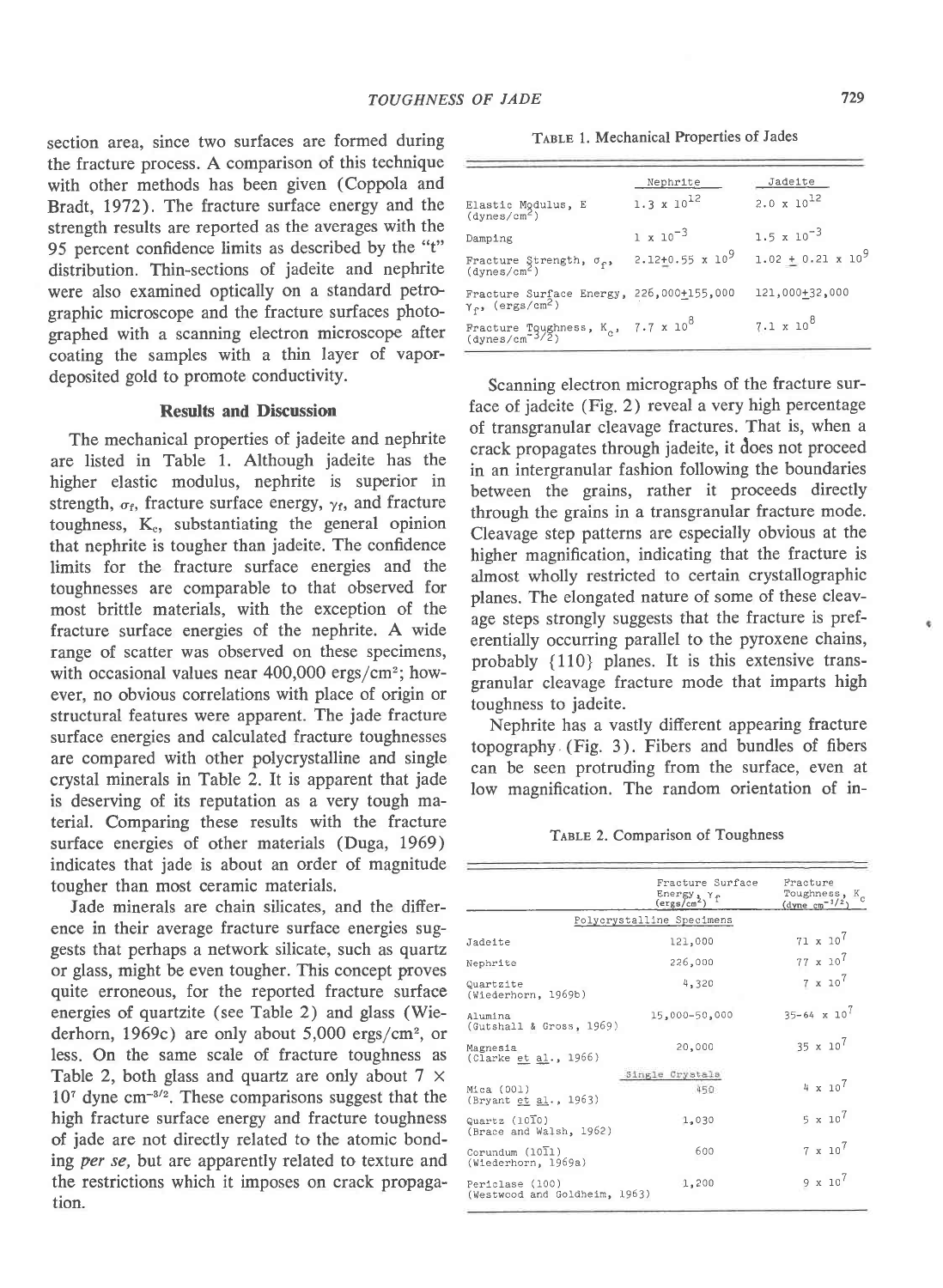



FIc. 2. Scanning electron micrographs of the fracture surfaces of jadeite. Note the extensive transgranular cleavage characteristics of the crack propagation.

dividual fibers and the wide distribution of fiber sizes becomes apparent at higher magnification. It is these variations in fiber and fiber bundle sizes and in orientations that are probably responsible for the variations in fracture energy reported in Table 1. No attempt was made to characterize the nephrites on the basis of fiber or fiber bundle size distribu-

tions; however, a correlation of these textural parameters with toughness undoubtedly exists, and is probably the main criterion by which jade carvers are able to select particularly "tough" jade specimens. While the exact contribution of a fibrous texture to increased toughness is not well understood, it has





Frc. 3. Scanning electron micrographs of the fracture surfaces of nephrite. Note the fibrous nature of the fracture surface, the difference in fiber sizes, the occasional bundles of fibers, and the regions of random orientation.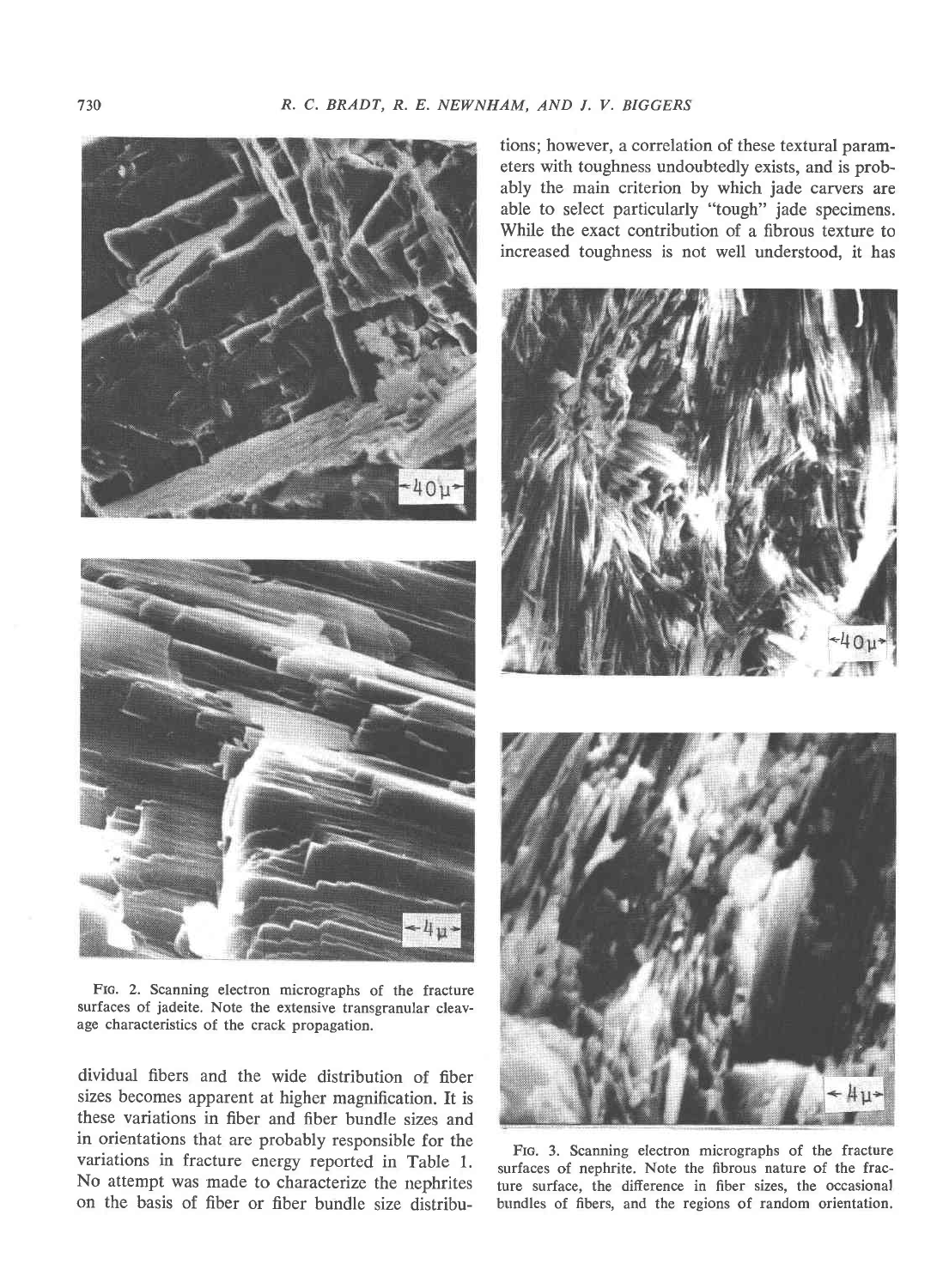recently become a well documented phenomenon, having been reported in fiber composites (Lynch and Kershaw, 1972), in solidified eutectic alloys (Piekarski and Helmer, 1972), in silicon nitride (Lange, 1972) and in silicon carbide (Coppola and Bradt, 1972).

There appear to be several mechanisms by which transgranular cleavage, such as evidenced in the jadeite, and the fibrous texture, such as that of the nephrite, might increase fracture surface energy and enhance toughness. It almost seems contradictory to consider cleavage as a tough process, particularly with reference to mica. However, mica is a single crystal where the cleavage planes traverse the entire specimen, whereas the cleavage planes in polycrystalline jadeite traverse only a single grain. A propagating crack in polycrystalline jadeite must change direction to a differently oriented cleavage plane each time it crosses a grain boundary. This directional change can be up to  $47^{\circ}$  in jadeite and very likely causes secondary cracks or fractures which consume additional energy. (Friedman  $et$   $al$ , 1972) These directional changes also result in a zig-zag fracture path that yields a roughened fracture surface, so that the real fracture surface area is greater than the apparent fracture surface area. (Hoagland et al, l97I) This increase of surface area, probably only about 50 percent, does not appear to be as important as secondary cracking or crack-branching in jadeites.

Nephrite fractures in accordance with its fibrous texture, a structural feature that has already been cited to enhance toughness. Several factors may be responsible for this high fracture surface energy, one of which is undoubtedly the high ratio of real-toapparent fracture-surface area. This contribution is most certainly greater in nephrite than in jadeite. However, probably more important are the frictional effects when individual fibers or bundles of fibers are extracted during fracture. Furthermore, there is little doubt that the propagating cracks in nephrite are often forced to make drastic directional changes to permit the fiber pullouts, so secondary crack branching almost certainly occurs. Fresently it is not possible to define clearly which process contributes most to the jade's high fracture surface energies, but it is clear that jade fully deserves its reputation as a very tough mineral.

In regard to the other mechanical properties of jade, the lower elastic modulus of nephrite is almost certainly a result of its lower density; however, its

magnitude is still comparable to commercial ceramics and about twice that of common glass. It appears (Fig. 1) that the jadeite-bearing rock has a secondary phase between the jadeite grains, acting as a bond between crystallites; however, no secondary phases were identified in the X-ray patterns or thin sections, and the relatively high modulus and low damping suggest that any secondary phase is a strong, coherent one. The relatively low damping suggests good structural integrity in both jades, with relatively little porosity.

The strengths of the two jades exceed most commerically available ceramics; however, they are not comparable to the ultra high strength of hot-pressed oxides and nitrides used for cutting tools and turbine vanes. The Griffith relation,  $\sigma_f = k\sqrt{E\gamma_f/c}$ , offers an explanation of the strengths. This equation relates the fracture strength  $\sigma_i$ , to the elastic modulus E, the fracture surface energy  $\gamma_t$ , and the flaw size c, through a proportionality constant  $k$ . (Kingery, 1960). From the data in Table l, it is apparent that nephrite has the higher fracture surface energy and strength, even though the modulus is lower. However, the quantity  $\sqrt{E\gamma_t}$  in the Griffith equation accounts for only about l0 percent of the observed differences in the jade fracture strengths. The remainder may be attributed to the smaller flaw size in the nephrite. Flaw size is generally related to the size of microtextural features, and in this case the nephrite fiber diameter is considerably smaller than the jadeite grain size.

### Acknowledgment

The authors would like to acknowledge the contributions of G. Gardopee, T. Cline, R. Wolfe, and J. Lebiedzik of the Pennsylvania State University for assistance in the experimental work, and Hok Shing Liu of Chung Hing Mining' Hong Kong, and the Cheng-Kung University, Tainan, Taiwan, ROC, and N. Lambert for assistance in obtaining the jades.

## References

- BRACE, W. F., AND J. B. WALSH (1962) Some direct measurements of the surface energy of quartz and orthoclase. Amer. Mineral. 47, 1111-1122.
- BRYANT, P. J., L. H. TAYLOR, AND P. L. GUTSHALL (1963) Cleavage studies of lamellar solids in various gaseous environments. Trans. 10th Annu. Nat. Vacuum Symposium, American Vacuum Society, pp. 21-26.
- CLARKE, F. J. P., H. C. TATTERSALL, AND G. TAPPIN (1966) Toughness of ceramics and their work of fracture, Proc. Brit. Ceram. Soc. 6, 163-172.
- COPPOLA, J. A., AND R. C. BRADT (1972) Measurement of fracture surface energy of SiC. J. Amer. Ceram. Soc. 55, 455-460.